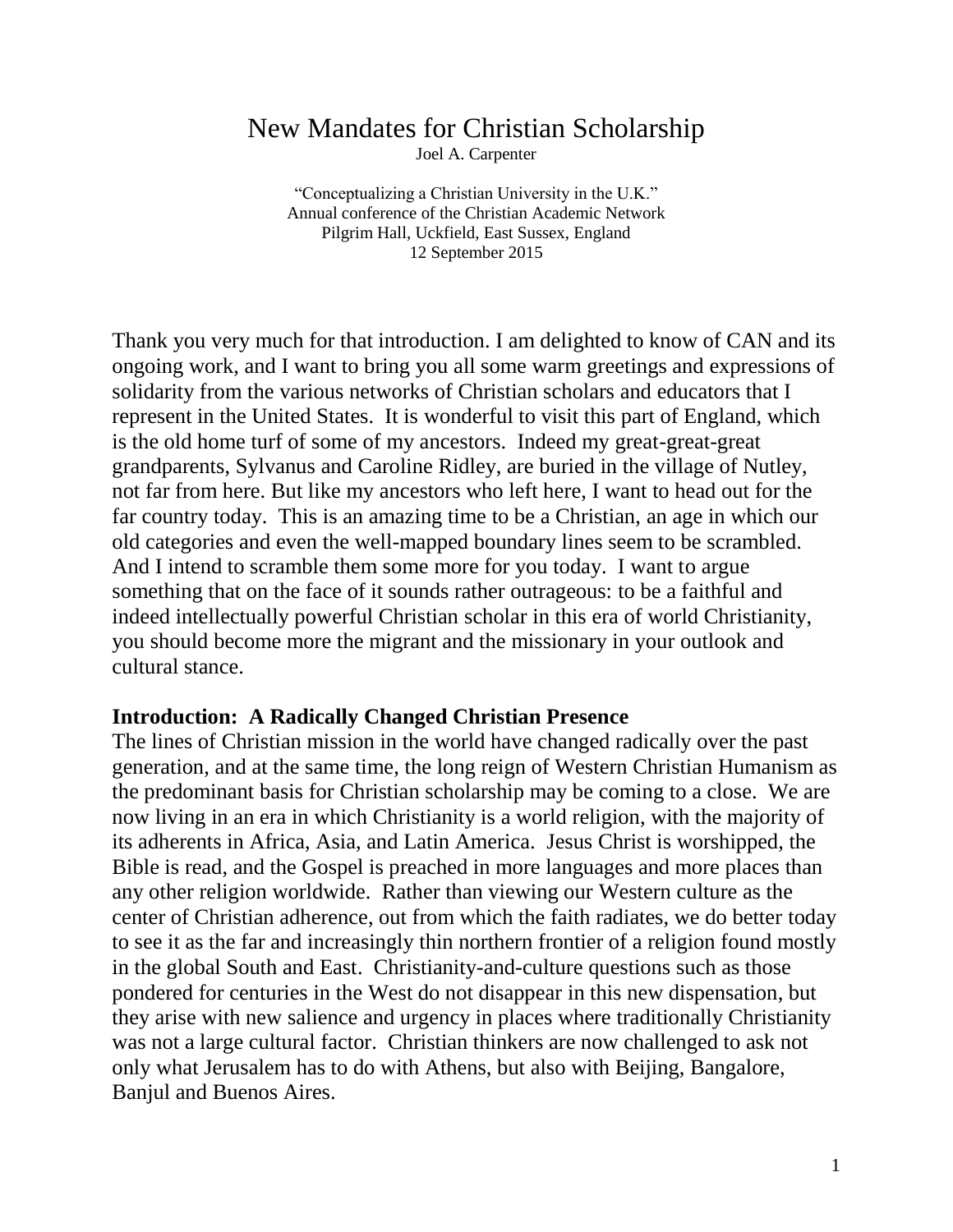These are not exotic or distant issues for us today. The world is much more interactive than ever before, and the world's southern and eastern peoples are coming to live in the North Atlantic regions in unprecedented numbers. We obsess on the arrival of Muslims in the global North, but a very large percentage of the great South to North migration of our time are Christians. So world Christianity is not just out there, overseas. It is in the neighborhood. A Protestant congregation across the street from Calvin College lends its facilities on Sunday afternoons to Sudanese worshippers. My home church used to share its facilities on Saturdays with a Hispanic Adventist congregation. Down at the other end of our street is another church, which once housed the descendants of Dutch Reformed immigrants, and now serves a Korean congregation. In a doctoral seminar I taught not long ago, one of my students, of Indian ancestry, was a missionary to the U.S. from Suriname in South America. She is bringing the gospel to Michigan, planting an inner-city congregation. She represents the Church of the Nazarene, and she is a doctoral student at Calvin Seminary. Sort that out, if you can. These new facts have huge implications for how we conduct Christian scholarship and Christian intellectual life more generally.

#### **Models for Christian Scholarship**

I have dealt with these issues in a number of contexts, but given the theme of the conference today, I want to address a question in more institutional terms: what sort of model should undergird Christian higher learning today? Rather than posing this in traditional institutional terms, I want to ask, rather, what sort of place and posture in the larger culture should we assume in Christian scholarship and Christian higher education?

#### 1. Overcoming sectarian intellectual disasters

Part of the complaint one often hears about Christian higher education, especially of the American evangelical liberal arts universities, is that they were originally the products of some radically sectarian and anti-worldly brands of Christianity. These movements, to put it bluntly, betrayed the broad Christian cultural vision that once animated the original idea of the university. These sectarians produced, instead, a much narrower sense of what it meant to live out a witness to the Gospel. To be fair, part of these radical evangelicals' protest was that the old Christian vision for society had lost its spiritual spine, so that it tended to bless whatever was the leading intellectual fashion, including some anti-Christian trends. The result, long-term, was the secularization of Euro-American higher education. So in the mid-twentieth century, and edging out into our own time, American evangelicals who have been devoted to the life of the mind have often lived under this cloud of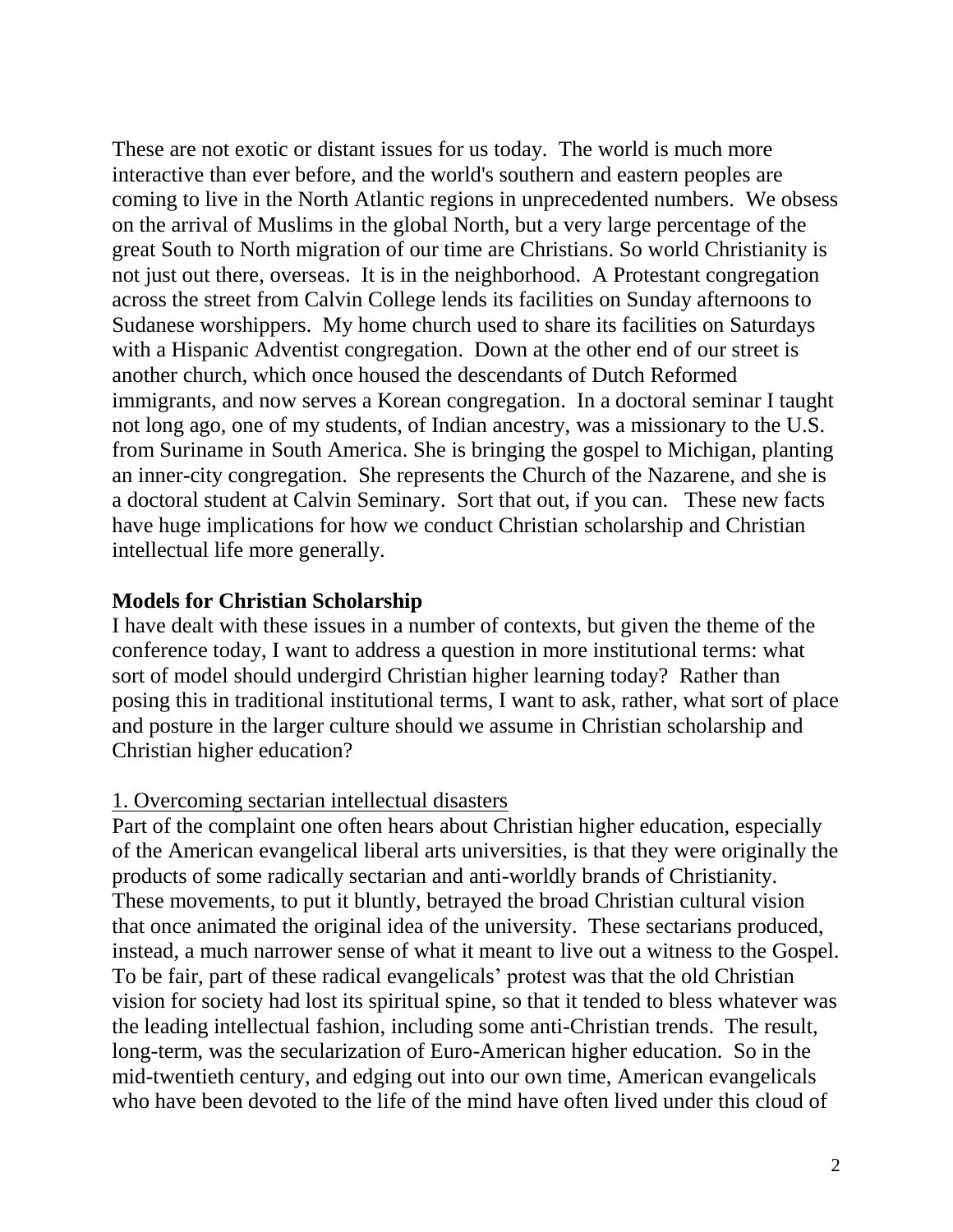populist spiritual suspicion. Many of you have read the heartfelt exposition of this state of affairs, what Mark Noll called the "intellectual disaster of fundamentalism" in his provocative book, now twenty years old, *The Scandal of the Evangelical Mind* (1994).

So how do we overcome this disaster? What is the way back to a fully orbed "intellectual apostolate," as the Jesuits once called the Christian life of the mind? Mark Noll co-authored a fine little book that poses a set of answers that are very much in the tradition of C.S Lewis and the European Christian Humanist tradition. Its title is *The Future of Christian Learning: An Evangelical and Catholic*  Dialogue.<sup>1</sup> Noll writes alongside his colleague at Notre Dame, James Turner, a distinguished Roman Catholic historian. They discuss, from their varying perspectives, the future of Christian learning and the nature of historical and other forms of scholarship. Noll and Turner explore both the recent convergences and the classic and enduring differences in evangelical and Catholic approaches to faith and history.

### 2. Reviving Christendom?

There is one idea that Noll propounds at the beginning of this dialogue, however, that grabs my attention. In order for evangelicals to get up to speed with Christian intellectual and cultural engagement, Noll says, they need to borrow some "Christendom" from the Catholics. "Christendom," he says, provides the context and the standpoints from which truly Christian scholarship can arise and build.

My friends, if that is true, then we are in deep trouble, because Christendom, as Ezra Pound once said of Western Civilization, is "an old dog, gone in the teeth." Whether she will revive to any extent is deeply doubtful. Christianity's future is out in the lands where it has not been pervasive in the past, and where its presence today, in the form of popular movements, is creating new religious dynamism and pluralism. World Christianity is not, at least in our time, forming the "next Christendom," regardless of Philip Jenkins' claims. It exists in many places as a minority faith.

I hope that my generous friend, Mark Noll, will forgive me for setting him up as a foil. He sets out in clear terms what has been more implicit in the Christian scholarly circles of our time: that much of our Christian scholarship seeks its basis and tries to draw its forward vision from European Christendom.

 $\overline{a}$ <sup>1</sup> Mark A. Noll and James Turner, *The Future of Christian Learning: An Evangelical and Catholic Dialogue* (Grand Rapids: Brazos Press, 2008).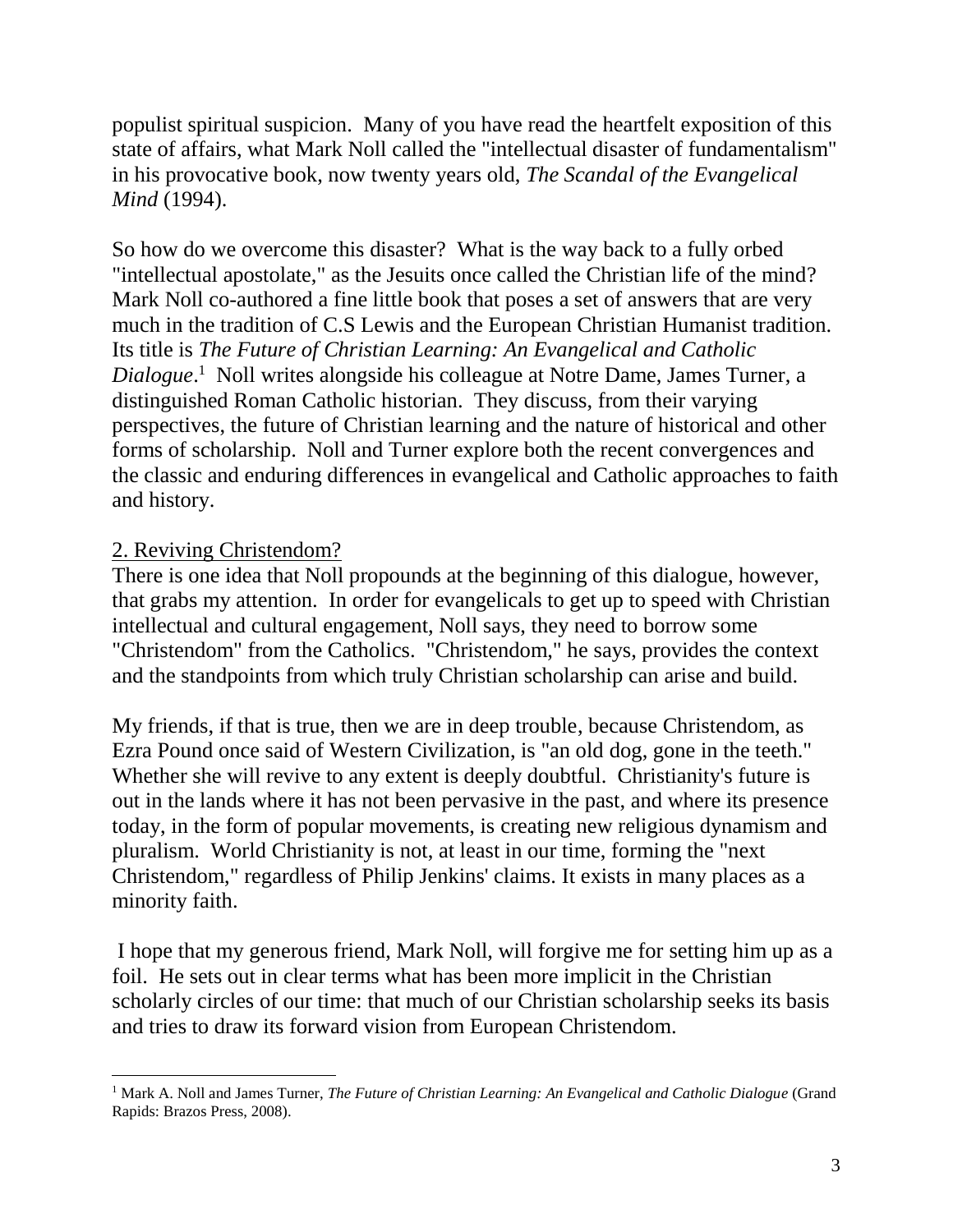Noll states his main premise thus: "Christian learning has flourished in the circumstances of a revived Christendom."

By Christendom, Noll says, "I mean a society in which the institutions of an inherited and respected visible Christian church provide the main ordering principles for education, culture, and much else; where government defers to the church for matters concerning family, personal morality, culture, and education; and where, in turn, the institutions and personnel of a Christian church provide legitimization for governments that carry out what are considered God-ordained tasks of preserving social stability and perpetuating the favored social position of the visible church." (31-32)

The United Kingdom preserves many of the vestiges of this sort of Christendom. The United States does a bit of that to, but more in informal ways than in the formal structures of society and government.

What Noll tells Turner that he most admires about the Catholic approach to Christian scholarship is that it works out of a church and university matrix in the United States that has "kept habits of comprehension, community, proprietorship, and universality that powerfully sustained the effects of Christendom even without its actual structure." (33)

So Noll concludes that "Christendom, however manifold its shortcomings, has historically proved to be a most propitious environment for the flourishing of Christian learning," but modern evangelicalism has inherited a deep distrust for both the pretensions of Christendom they saw being corrupted in old-line Protestantism and for the worldly learning that Christendom fostered. Therefore evangelicals need Catholics, Noll insists, with their broad and deep cultural legacy and their grand institutions of learning, some of the finest in America today. They have preserved, however imperfectly, a God-honoring place for the natural world and for reason, a proprietary sense of responsibility for the society they inhabit, an "acceptance of history and tradition as gifts from God," deep traditions of moral and legal reasoning, and a commitment to institutions that can connect and sustain communities over time (67).

This argument, which is rarely stated so clearly in evangelical scholarly circles, is indeed implicit in the outlook, scholarly habits and strategies for intellectual witness held by the majority of evangelical intellectuals. They recognize the scandal of the neglected and even disparaged intellectual apostolate among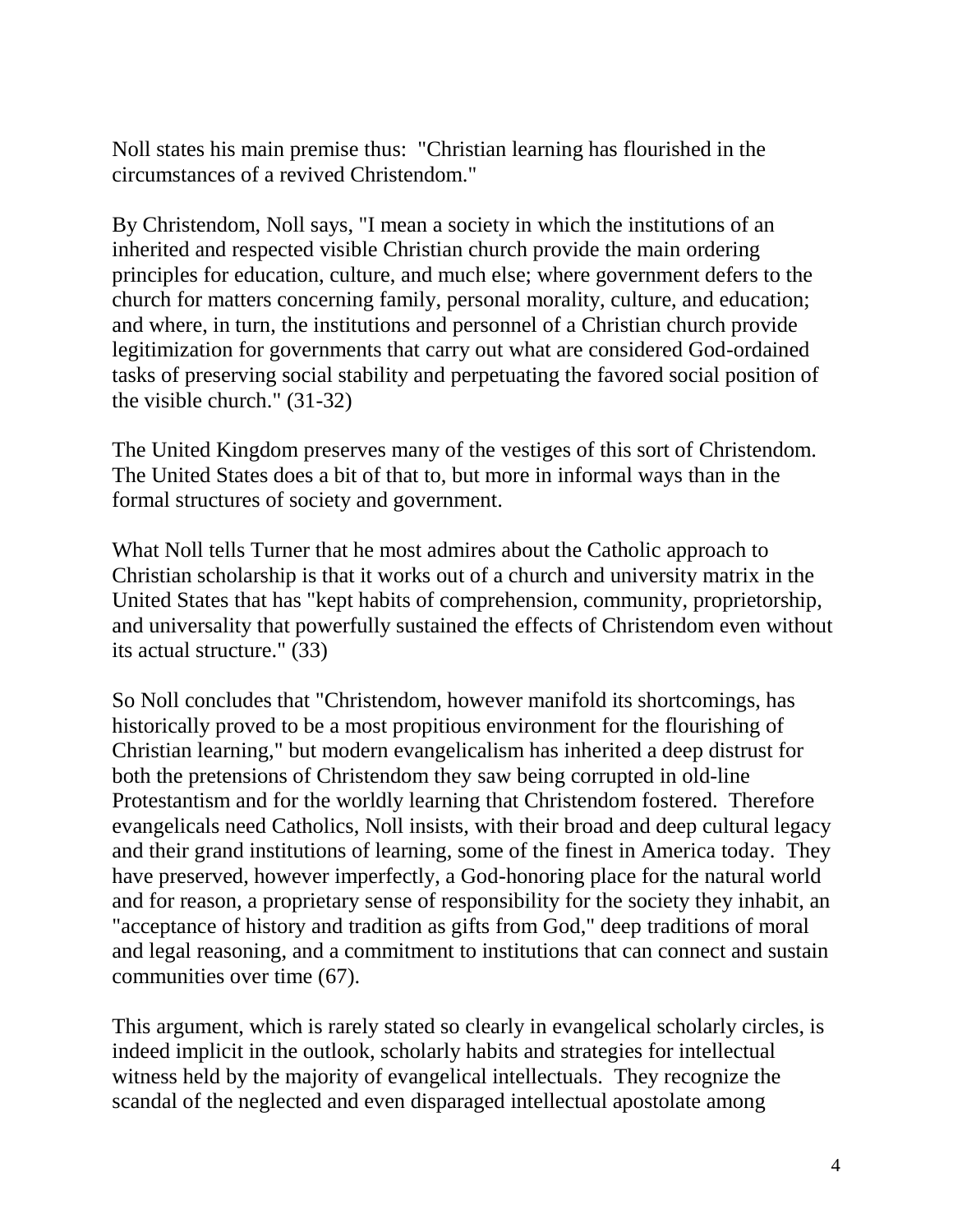evangelicals, and they yearn for Christian traditions that go deeper and engage more broadly. They yearn for a Christendom approach. In England they still have the ancient institutions of the Anglican Church. In the U.S., the Catholics fill that need.

In recent years there has been a sharp critique of this approach arising from Anabaptist circles principally and taken up powerfully by the Duke University theologian Stanley Hauerwas. He argues that Christendom's authoritarian ways and spiritually deadening potential outweigh its nobler legacy. That critique has in fact been given a fair amount of attention in colleges like Wheaton and Calvin, and it is the leading approach of some of our colleagues on the evangelical intellectual circuit. I don't feel led at this time to try to add to or detract from it. Rather, I want to offer another approach that while not attacking the Christendom ideal or approach head on, puts forward a rather different Christian scholarly vision and agenda, one that is more attuned to the situation Christianity currently inhabits.

### 3. Christian Scholarship Follows Christian Mission

 $\overline{a}$ 

Andrew Walls, the great Scots historian of missions and world Christianity, lays out a quite different vision of dynamic Christian scholarship. <sup>2</sup> He argues that Christian scholarship has been, throughout its history, as a product of mission, of Christian messengers in the ancient world who gave witness before there was Christendom, or those of more recent centuries who ranged out beyond the frontiers of Christendom and humbly interacted with rival seats of cultural, economic and political power.

So in contrast to Noll, who argues that "Christendom, however manifold its shortcomings, has historically proved to be a most propitious environment for the flourishing of Christian learning"(42-43), Walls insists that "Christian scholarship follows Christian mission and derives from Christian mission." (166) Walls narrates his way through many centuries of church history to show that "a lively concern for Christian living and Christian witness has repeatedly called scholarly activity into existence." Let us follow his narrative, just briefly.

Walls begins with the second century church and shows how the cultural crossing from messianic Judaism to the Hellenistic world broadened and deepened Christian theology. Christian thinkers made new discoveries about who Christ is when

<sup>&</sup>lt;sup>2</sup> Walls deals with these themes in many recent essays, but see especially Andrew F. Walls, "Christian Scholarship and the Demographic Transformation of the Church," in *Theological Literacy for the Twenty-first Century,* ed. Rodney L. Peterson, with Nancy M. Rourke (Grand Rapids: Eerdmans, 2002), 166-183.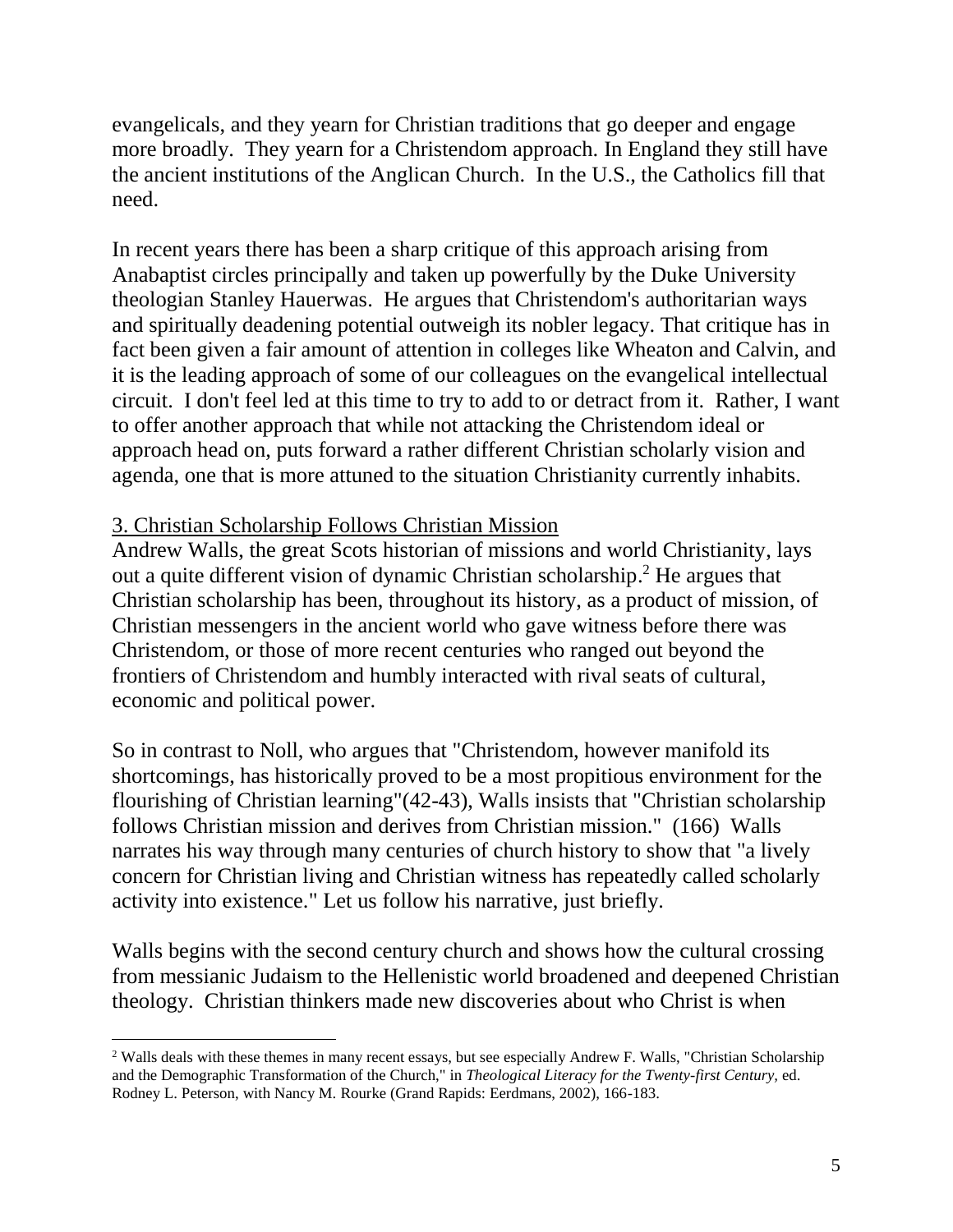"their deepest convictions about him were expressed in Greek." This cross-cultural mission to the Greeks took much thought; it meant exerting the scholarly virtues to effectively proclaim the gospel in a new culture. His chief model is Origen of Alexandria, who, Walls argues, invented textual criticism, systematic theology, and biblical commentary, using the existing Hellenic philosophical and scientific tools. Origen did this work under great duress; those that he taught, and he too, finally, suffered imprisonment and torture (166-67).

One of the results of this fresh Christian intellectual work was a revival of Greek philosophy, which had been growing "tired and given to recycling ideas." Christian thinkers, by contrast, cared about big ideas; they felt urgency for getting answers, and their example injected fresh vigor and importance into the field. When you could get hurt as a consequence of your arguments, philosophy was no longer just a cushy job for careerists. "Once more," says Walls, philosophy "became a liberating search for truth" (168).

Moving more quickly, Walls follows early Christian missionaries east into Mesopotamia, Iran, and China. This mission trail, he argues, "is a trail of libraries." Everywhere the Christian advocates went, they encountered new cultures. These encounters pushed them to translate old books and write new ones. In Ethiopia, the Christian missionaries' efforts led to literacy, an alphabet, and eventually a whole literature and tradition of Christian scholarship (168-69).

In the West, Walls points out, Christian missionaries engaged the cultural resources of Northern European tribes and developed a new kind of Christian thinking: history. Bede the Briton was an exemplar of this new medium of Christian reflection. Following him, theologians emerged who developed new Christian thinking about how Northerners' laws and customs engaged with Roman law and the Scriptures, and they developed new understandings, for example, of the Atonement. These were times of great turmoil and violence, which many thereafter called the Dark Ages, but they were also times of adventurous scholarship, using missionary structures, notably the monasteries, to develop some remarkable communities of learning (168-69). As you all well know, universities evolved out of the monasteries' schools.

Thereafter, Walls argues, Christianity in the West developed into Christendom. Christian values and orientation deeply influenced the ideas, customs, laws, art, and literature of the region. That is a wonderful legacy. But there was a negative effect too, from a world Christian perspective. European Christendom isolated western Christianity and cut it off from the rest of the world to the South and the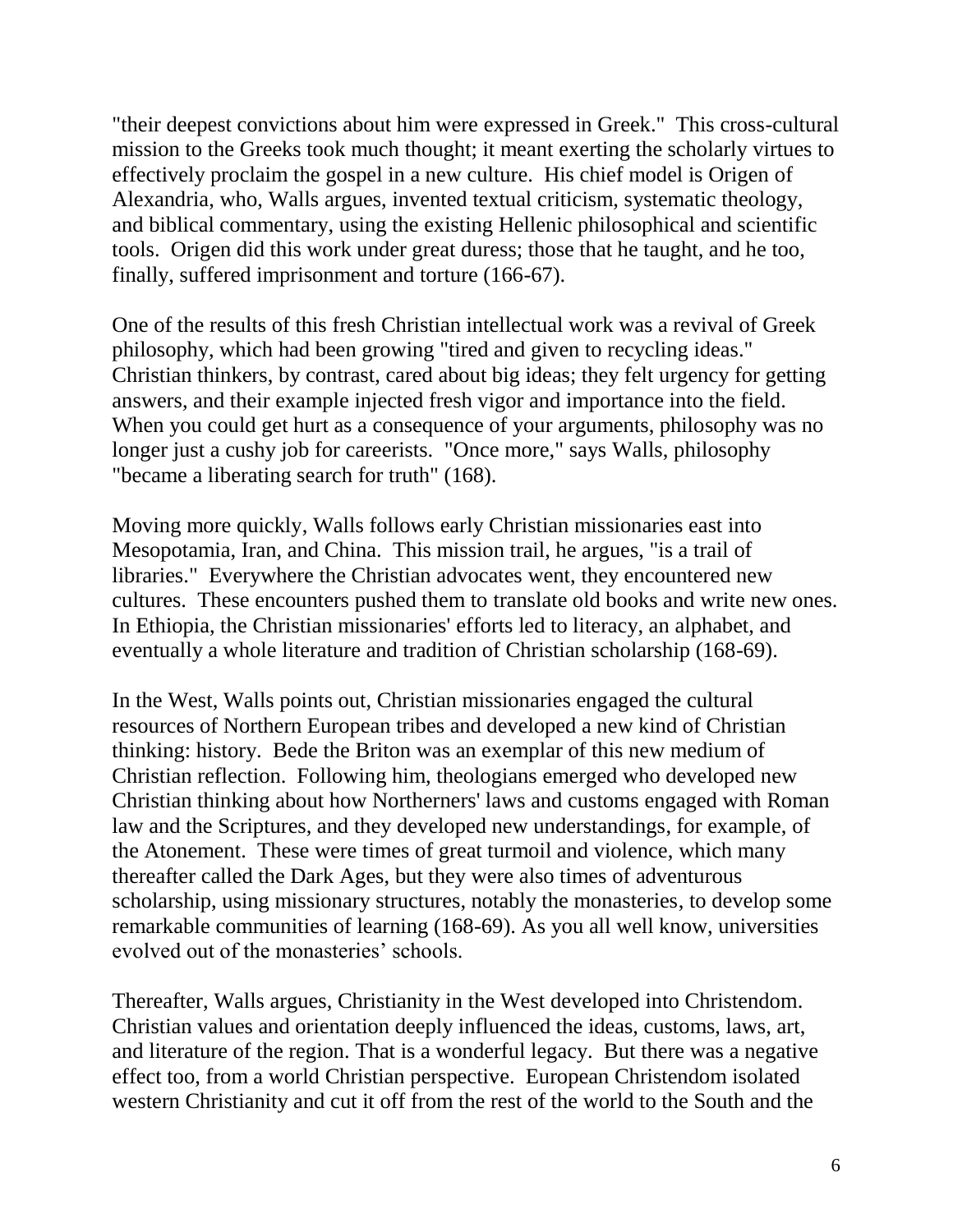East, with all its cultural riches and challenges. The ages of European discovery and empire showed how inadequate Western knowledge had become. It was much too provincial; it provided no tools for communicating Christ on the cultural terms of other lands. But the gospel had to go into those cultural depths, which over centuries had formed the way people think and act (170).

Therefore, Walls reminds us, the modern missionary movement was forced to take the front lines of a major scholarly initiative. The Western academy had nothing useful to teach about vast realms of the world. Missionaries were on their own, and so they invented or otherwise opened up whole new fields of study. Walls makes a list, and I add to it, of the areas of modern scholarship that had their start among missionaries:

- comparative literature
- linguistics
- anthropology
- comparative religion
- tropical medicine
- non-western history, and
- "area studies" -- interdisciplinary inquiries into whole regional civilizations

Walls delights in refreshing our memory, saying that the "Western Academy in its present secular phase has forgotten where these things came from. They arose, or were made possible, by the desire that Christ should be known in other cultures" (170).

So, the history of Christianity, Walls concludes, shows that "searching, fundamental scholarship arises naturally out of the exercise of Christian mission and especially from its cross-cultural expression."

So here is the punchline, my friends and colleagues: Christian intellectuals do their best work when they cross boundaries, move out of their customary haunts, take risks, enter other worlds, and become vulnerable as basic learners, making their way as guests, on someone else's turf and terms. This is an incarnational, Jesus-following way of being a scholar, Walls suggests. The gospel itself, he reminds us, is about God the Son leaving his home in glory and humbly living on humans' terms (170).

This missionary way of Christian scholarship calls for patience and perseverance. Cross-cultural Christian diffusion and re-appropriation of ideas and culture takes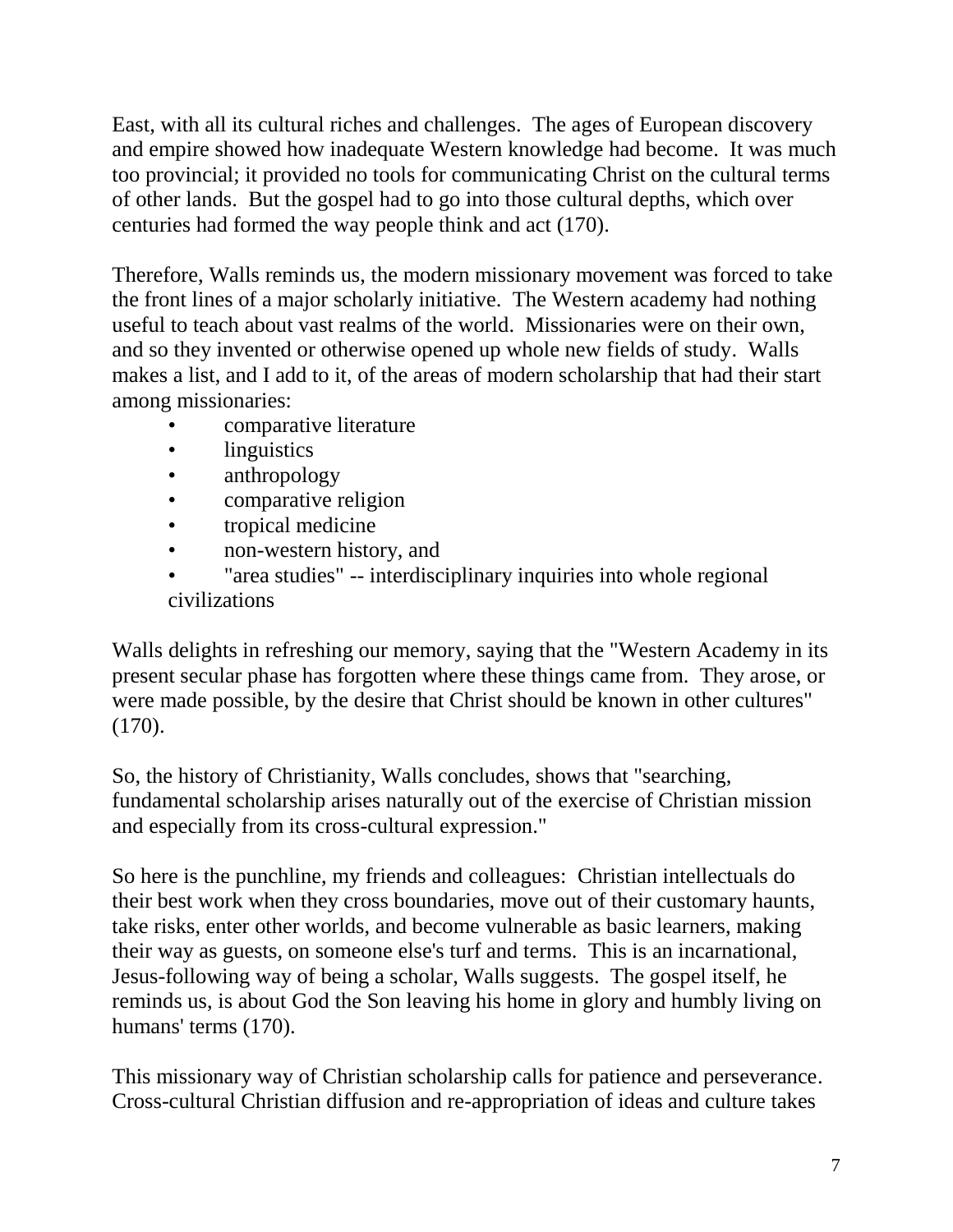generations to accomplish, if Christ is going to grow deep, into the very roots of a culture's identity. "So periods of active mission," Walls argues, "need to be periods of active scholarship. The converse is also true: when the sense of mission is dulled or diverted, the death knell sounds for Christian scholarship" (171).

So there you have it: not Christendom as the basis for vital Christian scholarship, but mission outside of Christendom. I do not get the sense that Walls is anti-Christendom in any principled way; he celebrates the virtues of a culture that has been deeply shaped by Christian norms and inspired by Christian vision. But he sees the stultifying features nonetheless, especially the tendency toward an inward focus, and the complacency and corruption that come from the cooling off of missionary yearning to know Christ and make Christ known. Walls encourages Christian intellectuals to work toward the deeper cultural rooting of Christian faith, which may in time result in something like a Christendom. But I think he would suggest that this task has a perennial, generationally driven nature to it. Like the original evangelicals of Wesley's day, Walls would prefer a perennial missionary posture toward the culture, as yet needing conversion. Like the neo-orthodox critics of a generation past, he would point out the dangers of assuming the faith has arrived, of "immanentizing the eschaton." Indeed, Walls' definition of historic evangelicalism is "a religion of protest against a Christian society that is not Christian enough."<sup>3</sup>

Mark Noll mourns modern American evangelicals' loss of respect and inquisitiveness regarding God's creation, in both nature and human culture. He decries their loss of responsibility for their neighbors in society. He very much wants them to recover respect for reason, institutions, and tradition. Roman Catholics have retained more of these traits in America because of their proprietary role in establishing Western Christendom and their residual role in wanting to preserve it. But I think it is a mistake to focus on Christendom itself. It was too proprietary, too inward looking, too untypical of Christianity's enduring place and role in the world. Evangelicals' original instincts to challenge Christendom for its complacency and corruptions, and to push out to the "regions beyond," as they used to say, were indeed healthy instincts. And as Walls shows us, these outward impulses were conducive of exciting, original and creative scholarship.

#### 4. Sickness in the Western Academy

 $\overline{a}$ <sup>3</sup> Andrew F. Walls, *The Missionary Movement in Christian History: Studies in the Transmission of Faith*  (Maryknoll, NY: Orbis, 1996), 81.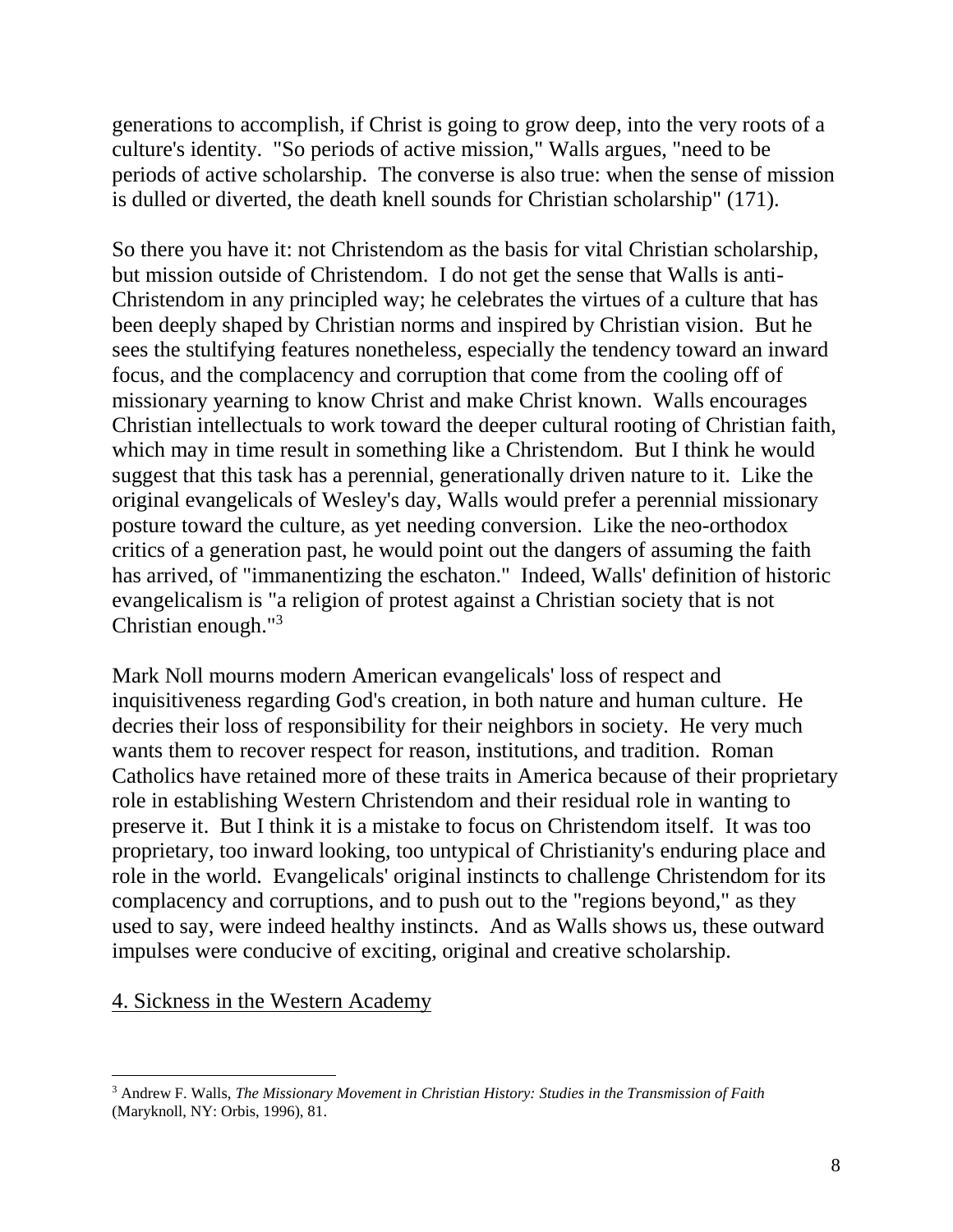Our times, indeed, push us toward this border-crossing and vulnerable, missionary approach to Christian intellectual witness. Several current conditions demand that approach. First of all, the Western academy is at a very far place from its Christendom roots. Walls pulls no punches here; "the Western academy is sick," he says, "as sick as the Greek academy was in the early days of Christianity." Our universities hardly even desire these days to be high-minded communities of truthseekers, and the government certainly does not value that activity so highly, either. Higher education has been tragically reduced in its once broad and noble aims and purposes. It exists, say our politicians, to serve the economy. Walls is less polite about it. He says that universities are now the "pensioners of global capitalism." Even in theology, he finds that "the highest academic accolade is now to have received a fat research grant from outside sources. The purpose of the grant, or of the research it underwrites, becomes secondary."<sup>4</sup>

The earlier excitement in modern universities over major discoveries and new fields of inquiry seems to be giving way, Walls says, a trivial trade in novelties and careerist cynicism. Professors are choosing research topics based on their market value. Doctoral students chat cynically about how to pad their vitas with more publications. Government funders channel their reduced appropriations toward immediate payoffs for the national economy, and researchers increasingly depend on corporate funding. Medical researchers, Walls observes, get their funding "from drug companies, whose priorities are best served from the afflictions of the affluent world and foundations whose consciousness of suffering is also concentrated there. Yet the big killer diseases wreak their havoc … across Africa and Asia." Walls tells of university colleagues seeking funding from biscuit manufacturers for "research in dunking cookies," and from tobacco companies for "an academic school of business ethics."<sup>5</sup> He calls Christian scholars to cleanse scholarship of these polluting forces and reorient it according to a Christian vision to serve the present age.

Walls is not confident that Christian intellectuals in the North Atlantic region can effect the needed change. Ever the visionary, he wonders whether the renewal of the modern academy might not come from humbler sources, where the very poverty of institutional foundations might provoke fresher thinking, from the ground up. He advises his African colleagues to start with a more global South model, the Indian *ashram*, a spiritually devoted, small, sacrificial community of scholars, devoted to learning, with exacting standards and a stringent scholarly

 $\overline{a}$ 

<sup>4</sup> Andrew F. Walls, "Christian Scholarship in Africa in the Twenty-first Century," *Journal of African Christian Though*t 4:2 (December 2001): 47.

<sup>5</sup> Walls, "Christian Scholarship in Africa," 47.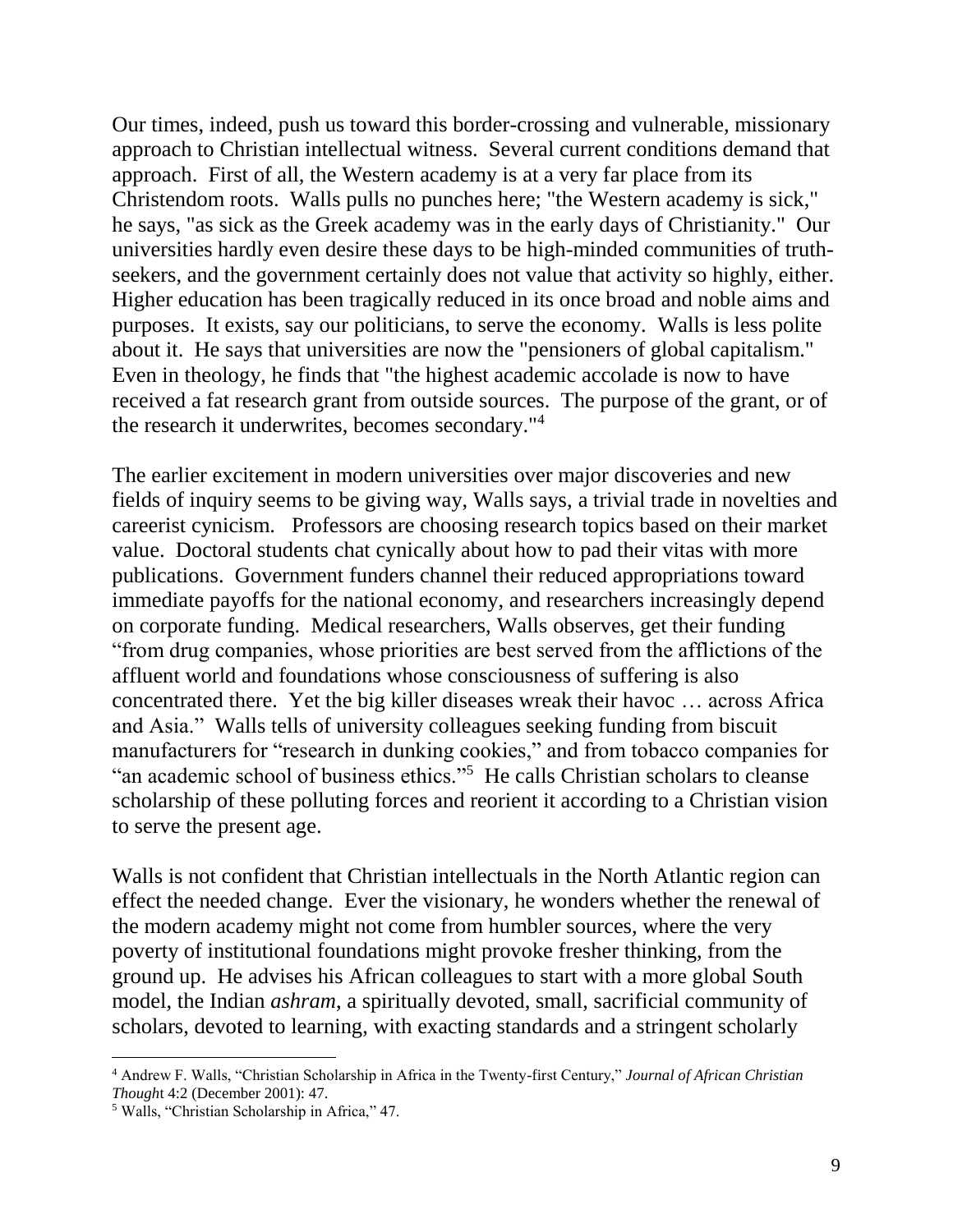work ethic.<sup>6</sup> Ever the realist, however, Walls is happy to see scholars and outposts in the North with missionary vision and commitment, whatever institutional arrangements they might make.

But if we are going to heed Walls' claim that "Christian scholarship follows Christian mission and derives from Christian mission," we need to ask where are the place where the Lord has "placed before you an open door" (Rev. 3:8), where the front lines of Christian action are in the world today. We have important missions to accomplish here in the North, but they may well prove to be rearguard actions. We do not want to be caught, as Walls puts it, like the British gunners at Singapore in World War II, with all their heavy artillery pointed in the wrong direction.

The direction changes because Christianity has undergone a seismic shift in its place and role in the world today. A century ago, 80 percent of the world's Christians lived in Europe and North America. Today, well over 60 percent of the world's Christians live in the rest of the world, the global South and East. Christianity has become a predominantly non-Western religion. The signs of our times clearly show this happening. There are 26 million baptized Anglicans in the United Kingdom today, but the churches struggle to get even a million out any given Sunday. Contrast that to Nigeria, where there are some 18 million Anglicans, and the churches are packed, some several times, on a Sunday. The world's most prominent public theologian today is an Argentinian pope. Africans and Asians are changing the shape and indeed the very identity of the worldwide Anglican communion. Missionary sending, which once meant the West sending its agents out to the rest, is being turned upside down in our day. Even though the United States is the world's largest sender of missionaries, it is also the world's largest receiver of missionaries. Not long ago a missionary couple lived down the block from me in Grand Rapids. Dr. Antonio and Wanda Rosario, Adventist missionaries from the Dominican Republic, helped to start six new congregations in Grand Rapids. Now the Rosarios have been sent to darkest Indianapolis to start and guide more churches.

Even with all these signs of the times, the dominant thought structures, cultural awareness and intellectual instincts of worldwide Christianity have not caught up. They really need to, because what happens in Africa, Asia and Latin America, according to Walls,

 $\overline{a}$ <sup>6</sup> Andrew F. Walls, "Of Ivory Towers and Ashrams: Some Reflections on Theological Scholarship in Africa," *Journal of African Christian Thought* 3:1 (June 2000): 1-2.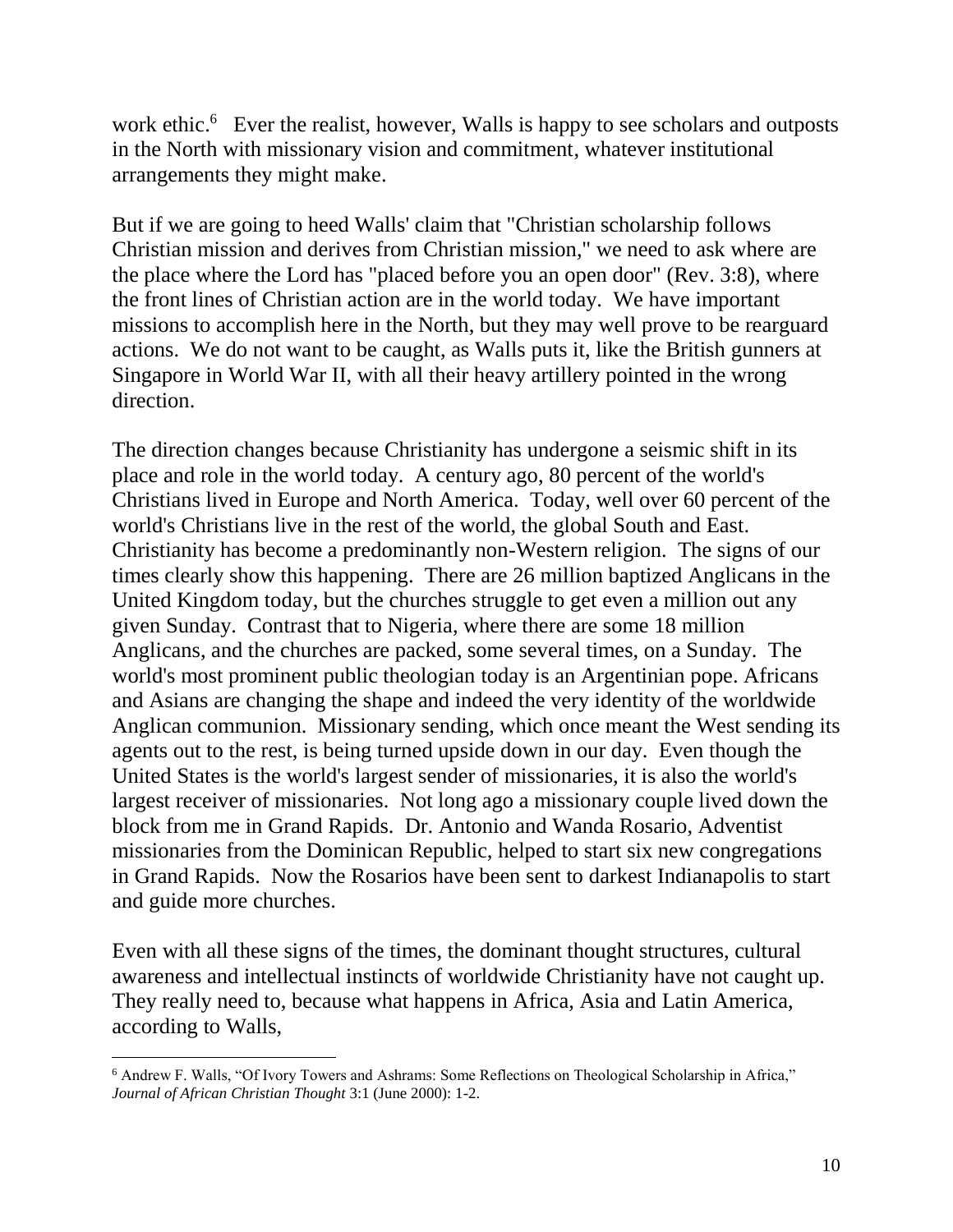"will determine what the Christianity of the twenty-first and twentysecond centuries will be like. What happens in Europe, and even in North America, will matter less and less. It is Africans and Asians and Latin Americans who will be the representative Christians; those who represent the Christian norm, the Christian mainstream of the twenty-first and twenty-second centuries…..the most significant Christian developments in theology, …or ethical thinking, or the Christian impact on society, will be those that take place in the southern continents, not those that take place in the West. The development of theological and ethical thinking and action in Africa and Asia and Latin America will determine mainstream Christianity. Similar development in North America and Europe may be of mainly local importance."<sup>7</sup>

So we Christian intellectuals need a serious reorientation to the global South and East. Networks like CAN and outposts for American Christian intellectuals, like Calvin College and the University of Notre Dame need a serious reorientation, toward the global South and East. They need a missionary outlook and cultural posture, not a commanding view from inside a crumbling Christendom. While Walls speaks mostly to theologians, I think that there are serious implications for us in all of the arts and sciences as well. The church's main intellectual mission in the world today is thinking Christ into the entire cultural framework of Southern and Eastern countries. We need the same sort of deep investigations of society, culture and the natural world that the missionaries of the 19th and 20th centuries needed, but were forced to do mainly on their own.

So what might this mean for any plans you might have for building Christian intellectual agencies here in Great Britain?

First, let me hasten to say what it does not mean. It does not mean giving up on European cultural studies. Understanding gospel and culture questions in one's home realms has immediate relevance. These are our immediate contexts, and we should not engage in the sort of "going global" that makes us heedless to the world at our doorstep. But the world obviously comes to our doorsteps and changes our contexts too. We will come at British Literature or German history with different questions, perhaps, than we have asked before, prompted by Christianity's crosscultural engagements, both here and elsewhere. C.S. Lewis and J.R.R. Tolkien

 $\overline{a}$ 

<sup>7</sup> Walls, "Christian Scholarship and the Demographic Transformation of the Church," 173.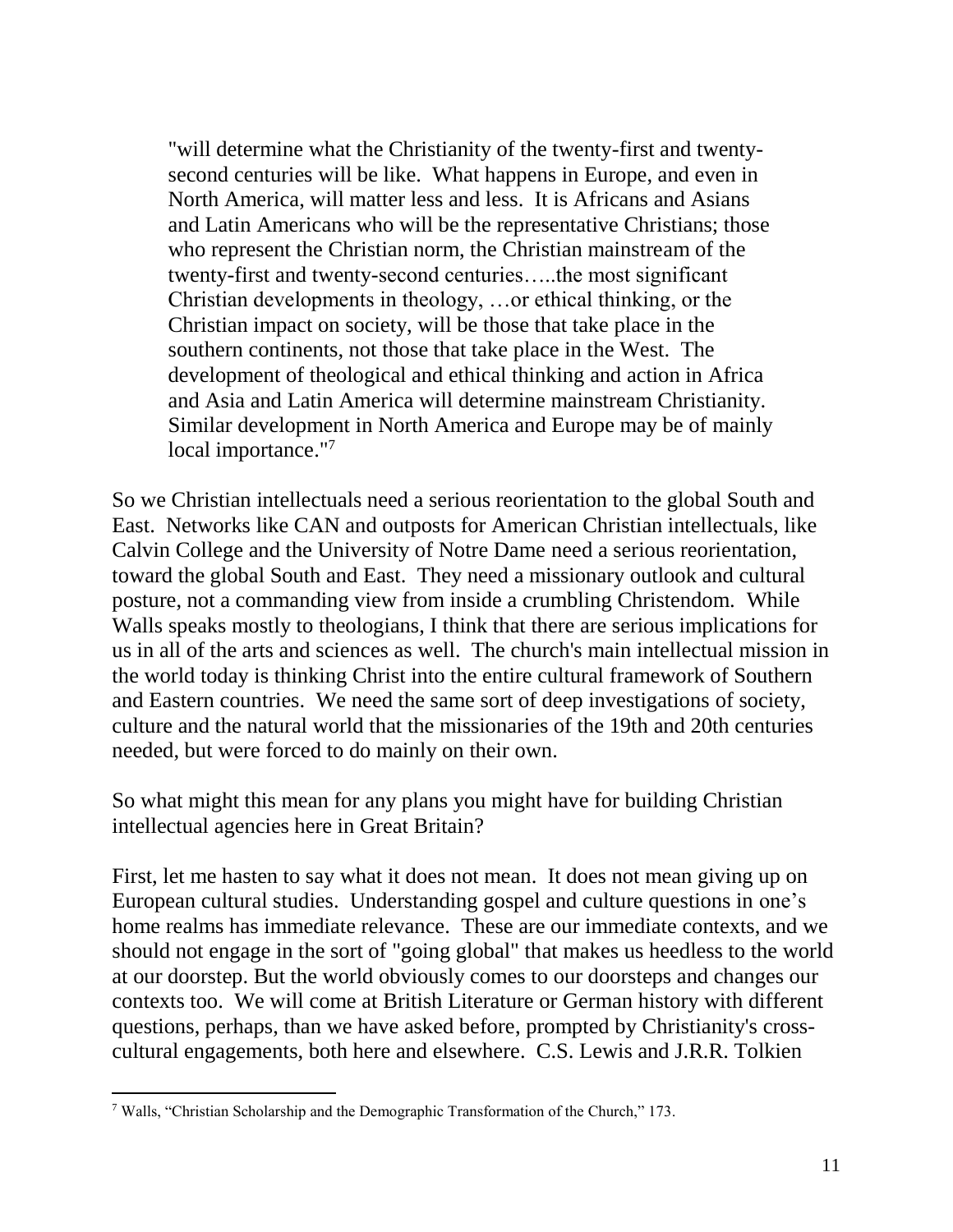provide some excellent examples of what might be done. They were concerned about the primal religions, with their old myths and runes, spirituality, magic and world views that animated pre-Christian Britain and other northern realms. They understood that gospel and culture questions started there, at the old roots of the culture, into which Christian faith and values were grafted. It gave them some sharp and often prophetic leverage on their present day, where some of the unresolved issues came roaring back, where an apparently rational, sane and scientific culture was resorting to "heathen mysticism" before their very eyes. It is fascinating also to see how Andrew Walls' own scholarship as a European-trained historian has pushed back in this direction toward Christianity's early years in Britain and Ireland. He asks new questions now because of the encounters he has studied in more recent Africa and Asia.

At the same time, we are learning that Christian cultural studies have a much broader, worldwide base, not only because of the present-day shifts in Christian presence worldwide, but because of a largely forgotten past. Philip Jenkins' book, The Lost History of Christianity<sup>8</sup> surveys a thousand-year swath of Christianity in the Middle East, India, China and Africa; and suggests that these histories have at least as much to teach Christians today as those that we know, of Christianity to the north and west of Jerusalem. For understanding faith, culture, learning and living in the present and the past, our world is far too small.

#### **So what do we do about it?**

1. De-Center Christian Humanism. For a millennium, secular and religious scholars alike have assumed that European civilization and Christianity are fundamentally linked. Christian humanists have fought to preserve and uphold the insights of the Western Christian past, in the face of multiplied attacks. I applaud those efforts, but this strategy needs reforming. Christianity has become a predominantly non-western faith, and the western Christian heritage now looks much less central, standard and normative. For nearly two millennia, the main questions for Christian humanists have been Tertullian's: what does Athens have to do with Jerusalem? I propose that now the same gospel-and-culture question needs to be pointed in different directions. I have colleagues in philosophy at Calvin who built their careers in Anglo-American analytic philosophy, but now they have read into Asian philosophy too, while engaging in dialogue with philosophers in China. There is much to do there, and some very eager conversation partners.

 $\overline{a}$ 8 Jenkins, The *Lost History of Christianity: The Thousand-Year Golden Age of the Church in the Middle East, Africa, and Asia--and How It Died* (New York: HarperCollins, 2008).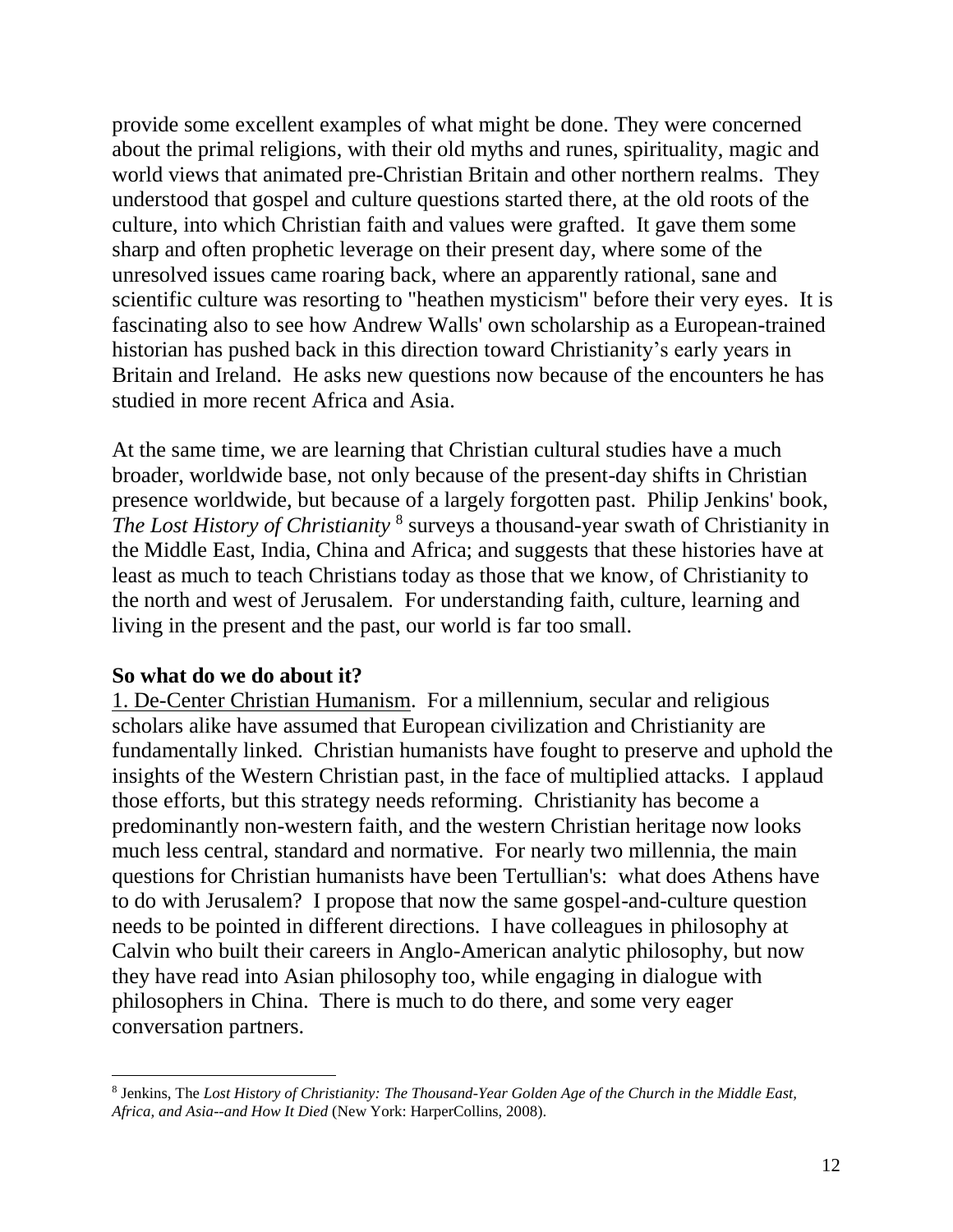# 2. Understand the Desecularization of the World

One of the more favored and fruitful contemporary strategies among Christian scholars, especially in the social sciences, is highlighting the "R Factor," reasserting that religion is indeed a driver of human affairs. A cadre of evangelicals and Catholics in American political science used this strategy to build an influential religion and politics section within the American Political Science Association. There still are vast reaches of the academy, however, where scholars simply assume that religious dimensions of society and culture are determined by other, more elemental forces. Yet the more we focus on the global south and east, the less sustainable this paradigm seems. The grand expectation that modernization and globalization would lead to secularization is being proven false. Rising Christianity in the global south is globalization from below, part of the "desecularization of the world" that Peter Berger and others see happening today.

There is a huge agenda arising from these discoveries. All of the big ideas in modern social science—modernization, secularization, globalization, democracy, pluralism, human rights, and capitalism—are ripe for revision. The European pattern now appears to be an anomaly, and not the paradigm shaper we have made it to be. Christianity's entry as a new social, political and economic factor, worldwide, needs careful attention. It is one of the greatest worldwide developments of our time. Christian scholars should take the lead in examining its impact and implications.

## 3. Change the Debates: From Unbelief to Rival Spiritualities

A third strategy for Christian scholarship, promoting theism, also has been a deeply contextualized western approach. It assumes the need to respond to the post-Enlightenment naturalism and skepticism of the "cultured despisers of religion," as Schliermacher put it. The need continues because such views still prevail among western intellectuals and elites. We have seen an irruption in recent years of angry atheism. Going forward, however, Christian philosophers and theologians will need to argue for Christianity among competing religious claims. There is plenty of theism and spirituality around, and the privilege once granted to naturalism is no longer automatic. The more insistent questions now arise from rival revelations. I am just back from leading a study team in India, and nothing is more clearer there than this point. To focus so intently on secularity, European style, increasingly will be to put one's main forces into a rearguard action. So Christian philosophers and theologians should give more attention to testing the coherence of Christianity over against other religious and ethical systems.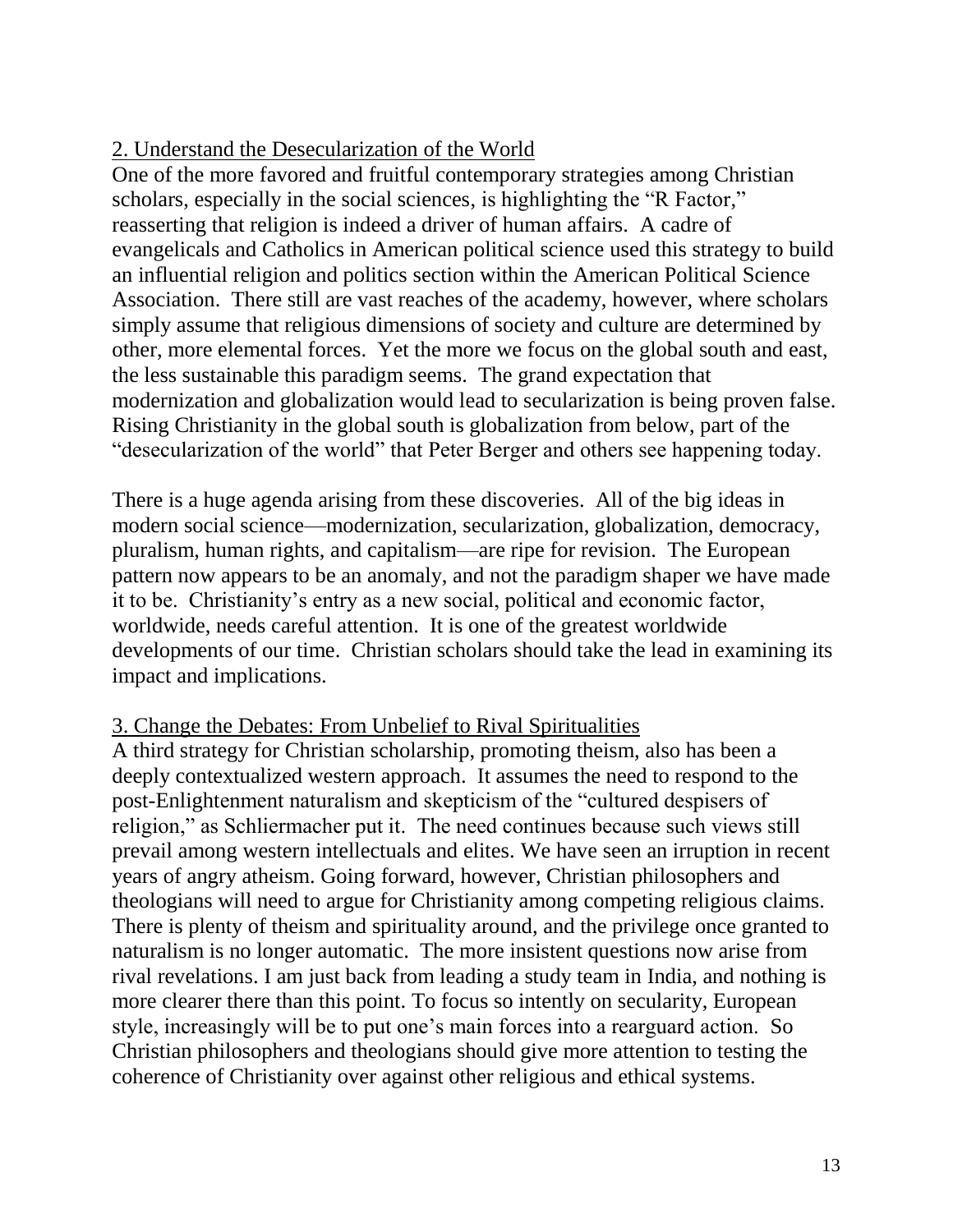## 4. Serve the Present Age Better with Science

I am not enough of an expert in the philosophy or sociology of science to dwell much on what non-western approaches and contexts might do for the work of those of you engaged in mathematics and the natural sciences. What I do note, however, as a former provost, is how deeply tied your research is to its funding sources. In the U.S., whatever the NSF wants to fund, or whatever defense contractors or insurance companies or drug companies want funded, that's what gets researched. That is not overly cynical, I hope, and I am grateful for the long labors of my former congressman in particular, a former Calvin College physics professor, to keep the federal government invested in basic discovery. But as much as Christians delight in the truth for its own sake and in the handiwork of the Creator, who accepts our explorations as a praise offering, we of all people are eager to see scientific discovery and technological development bent to Kingdom purposes, for the sake of nature and humanity's flourishing, here and now.

What might that mean? An engineering colleague of mine at Calvin College is a former NASA scientist who left a project to develop balloons for testing the Martian atmosphere, a good and fine thing in and of itself, in order to take up questions of appropriate technology to improve the lives of poor people. Now he is helping a South African team develop sturdier and more energy efficient refrigerators for rural people in that land. Another Calvin College engineering professor, a hydrologist, has just founded an institute to study issues of supplying clean water to all the world's people. Christian scientists, imbued with a world Christian outlook, can invest themselves in work that will run against the main trends toward commercialization that so often corrupt academe, and restore some of the grand service ideals of the modern university. Why not make the institution you envisage an exemplary outpost of such vision and work?

#### **Conclusion: Learning New Things about the Gospel**

My friends, the rise of Christianity as a worldwide religion has huge implications for how we approach our scholarly tasks, and it will have huge implications for how we shape our common academic lives. Our heritage, our curriculum, our mental, cultural and spiritual habits all are deeply etched by the legacy of Western Christendom. There is much that is commendable about that legacy. But before our very eyes, the world is radically changing, and nowhere more than right here and in the USA. We obsess about the rising Muslim population, but every form of Christianity found in the world is in the global North now too. In Grand Rapids, Michigan, where I live, we have Ethiopian Orthodoxy, along with Vietnamese Catholics, Mexican and Guatemalan Pentecostals, Anglicans from the Sudan, Calvinists from Nigeria and Korea and Adventists from Honduras. What are we